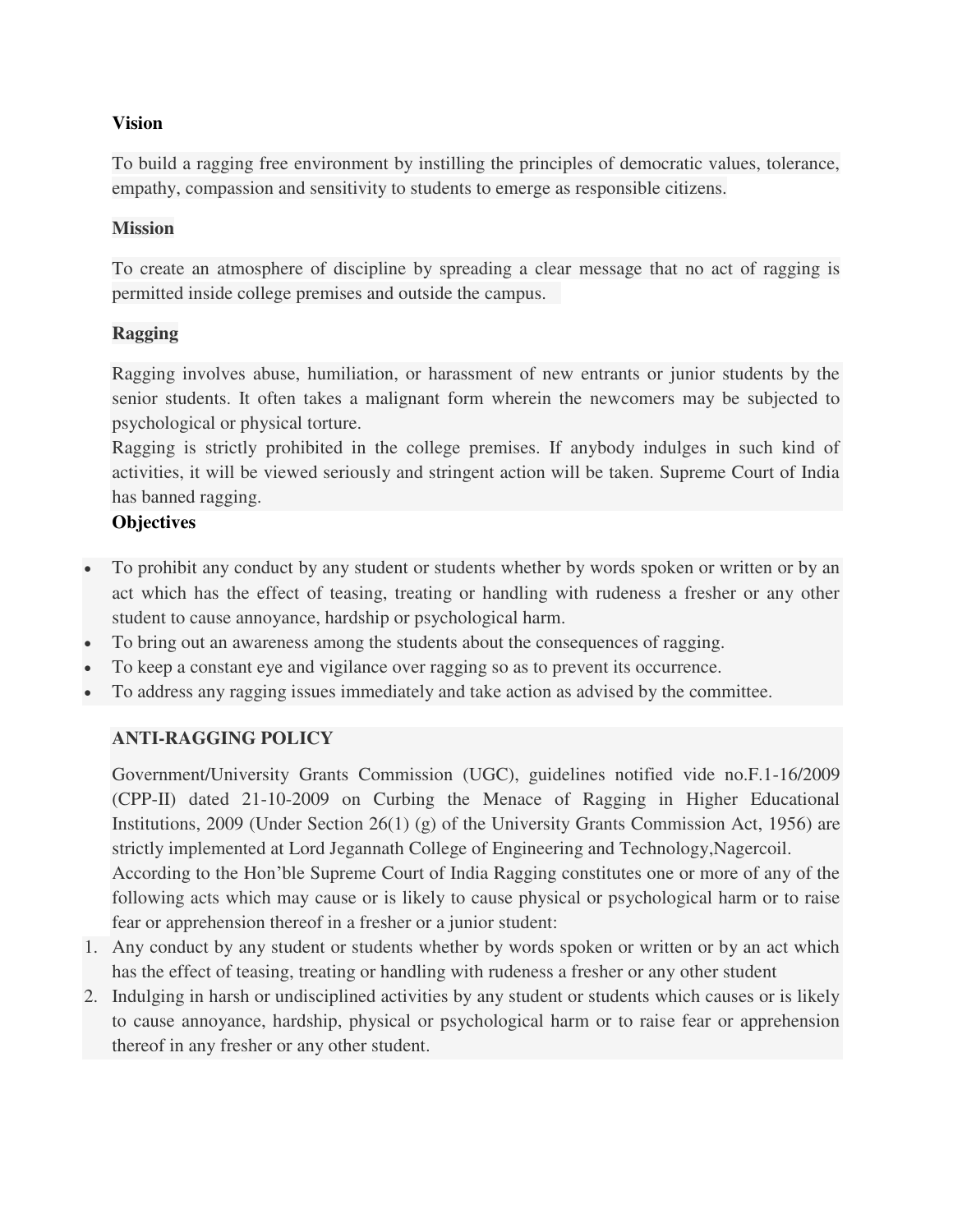- 3. Asking any student to do any act which is abhorred by the student and which has the effect of causing or generating a sense of shame, or torment or embarrassment so as to adversely affect the physique or psyche of such fresher or any other student.
- 4. Any act by a senior student that prevents, disrupts or disturbs the regular academic activity of any other student or a fresher
- 5. Exploiting the services of a fresher or any other student for completing the academic tasks assigned to an individual or a group of students.
- 6. Any act of financial extortion or forceful expenditure burden put on a fresher or any other student by students
- 7. Any act of physical abuse including all variants of it: sexual abuse, homosexual assaults, stripping, forcing obscene and lewd acts, gestures, causing bodily harm or any other danger to health or person.
- 8. Any act or abuse by spoken words, emails, post, public insults which would also include deriving perverted pleasure, vicarious or sadistic thrill from actively or passively participating in the act that causes discomfiture to fresher or any other student.
- 9. Any act that affects the mental health and self-confidence of a fresher or any other student with or without an intent to derive a sadistic pleasure or showing off power, authority or superiority by a student over any fresher or any other student.

# **POWERS AND FUNCTIONS**

- To uphold and comply with the directions of the Hon'ble Supreme Court and be vigilant on any acts amounting to ragging;
- To publicize to all students and prevalent directives and the actions that can be taken against those indulging in ragging;
- To consider the complaints received from the students and conduct enquiry and submit report with punishment recommended for the offenders;
- Oversee the procedure of obtaining undertaking from the students in accordance with the provisions;
- Conduct workshops against ragging menace and orient the students;
- To provide students the information pertaining to contact address and telephone numbers of the person(s) identified to receive complaints/distress calls;
- To offer services of counseling and create awareness to the students;
- To take all necessary measures for prevention of Ragging inside the Campus.

# **COMPLAINT PROCEDURE**

Any complaint of ragging should be made to the Anti Ragging committee by a student, immediately of its occurrence. The committee should complete the enquiry within 24 hours and file a complaint with the police if a student or any other person is found guilty of ragging.

You may register the complaint on toll-free phone number (1800-180-5522), or through email (helpline@antiragging.in).

Students can log on to the Anti-Ragging Portal: www.antiragging.in or visit.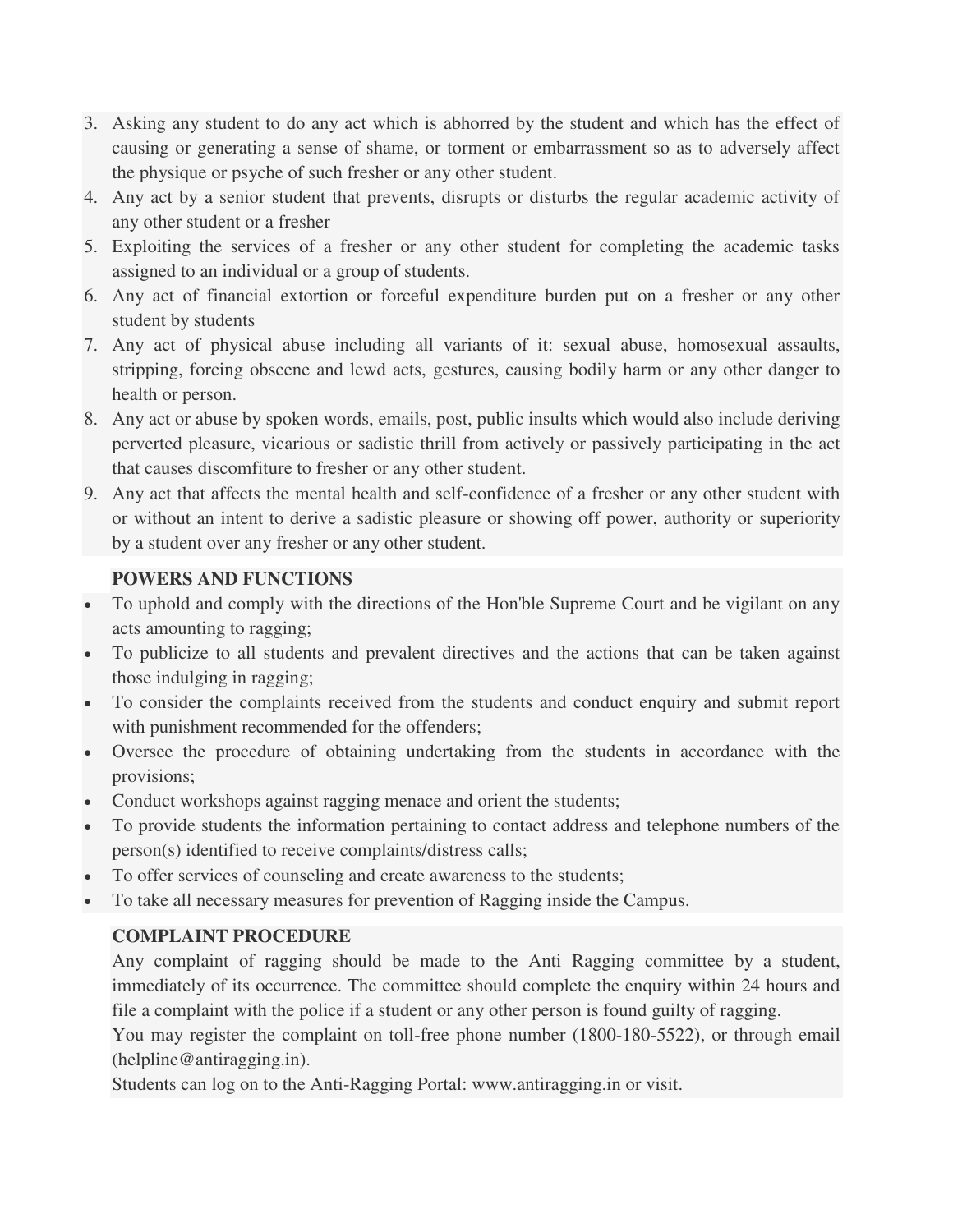## **COMMITTEES AND THEIR FUNCTIONS:**

### **a. The Anti**‐**Ragging Committee:**

Anti-Ragging Committee shall be headed by the Principal and shall consist of representatives of civil and police administration, local media, Non-Government Organizations involved in youth activities, faculty members, parents, students belonging to the fresher's category as well as seniors and non-teaching staff. It shall monitor the Anti-Ragging activities in the institution, consider the recommendations of the Anti-Ragging Squad and take appropriate decisions, including spelling out suitable punishments to those found guilty.

### **b. The Anti**‐**Ragging Squad:**

The Anti-Ragging Squad shall be nominated by the Head of the institution with such representation as considered necessary and shall exclusively consist of members belonging to the various sections of the campus community. The squad shall have vigil, oversight and patrolling functions. It shall be kept mobile, alert and active at all times and shall be empowered to inspect places of potential ragging and make surprise raids on hostels and other hot spots. The squad shall investigate incidents of ragging and make recommendations to the Anti‐Ragging Committee and shall work under the overall guidance of the Anti‐Ragging Committee. The Anti-Ragging Squad shall make surprise raids on the hostel and campus premises without prior notice or without affixed time schedule.

## **PERIODICITY OF THE COMMITTEE**

 Meeting will be organized before the classes commence for I BE students. Meetings will also be organized when the need arises. The committee members will be changed every year.

| Sl.<br>N <sub>0</sub> | Committee<br>type | <b>Name of Committee</b><br>member | <b>Profession</b> | <b>Associated</b><br>With | <b>Mobile</b><br><b>Number</b> | Appointment<br><b>Order Ref.No:</b> |
|-----------------------|-------------------|------------------------------------|-------------------|---------------------------|--------------------------------|-------------------------------------|
| 1                     | Anti              | Mr.Satheesh                        | Social            | Human                     | 9442242482                     | LJCET/AO/20-                        |
|                       | Ragging           |                                    | Activist          | Rights                    |                                | 21/007                              |
|                       |                   |                                    |                   | Commission                |                                |                                     |
| $\overline{2}$        | Anti              | Mr.Sekar                           | Tasildhar         | Agasteewar                | 04652-                         | LJCET/AO/20-                        |
|                       | Ragging           |                                    |                   | am                        | 233167                         | 21/008                              |
| 3                     | Anti              | Mr.Kaliappan                       | Police            | Sucindram                 | 04652-                         | LJCET/AO/20-                        |
|                       | Ragging           |                                    | Inspector         |                           | 240001                         | 21/004                              |
| $\overline{4}$        | Anti              | Mrs.T.Sangeetha                    | <b>VAO</b>        | Marungur                  | 7708312629                     | LJCET/AO/20-                        |
|                       | Ragging           |                                    |                   |                           |                                | 21/002                              |
| 5                     | Anti              | Dr.G.Jiji                          | Principal         | <b>LJCET</b>              | 9442367452                     | LJCET/AO/18-                        |
|                       | Ragging           |                                    |                   |                           |                                | 19/003                              |
| 6                     | Anti              | Prof. Frankline                    | Dean              | <b>LJCET</b>              | 9894075954                     | LJCET/AO/18-                        |
|                       | Ragging           | George Jobin                       |                   |                           |                                | 19/005                              |
| $\overline{7}$        | Anti              | Dr.A.Manikandan                    | Vice              | <b>LJCET</b>              | 9524124334                     | LJCET/AO/18-                        |
|                       | Ragging           |                                    | Principal         |                           |                                | 19/011                              |

# **Members of the Anti- Ragging Committee:**